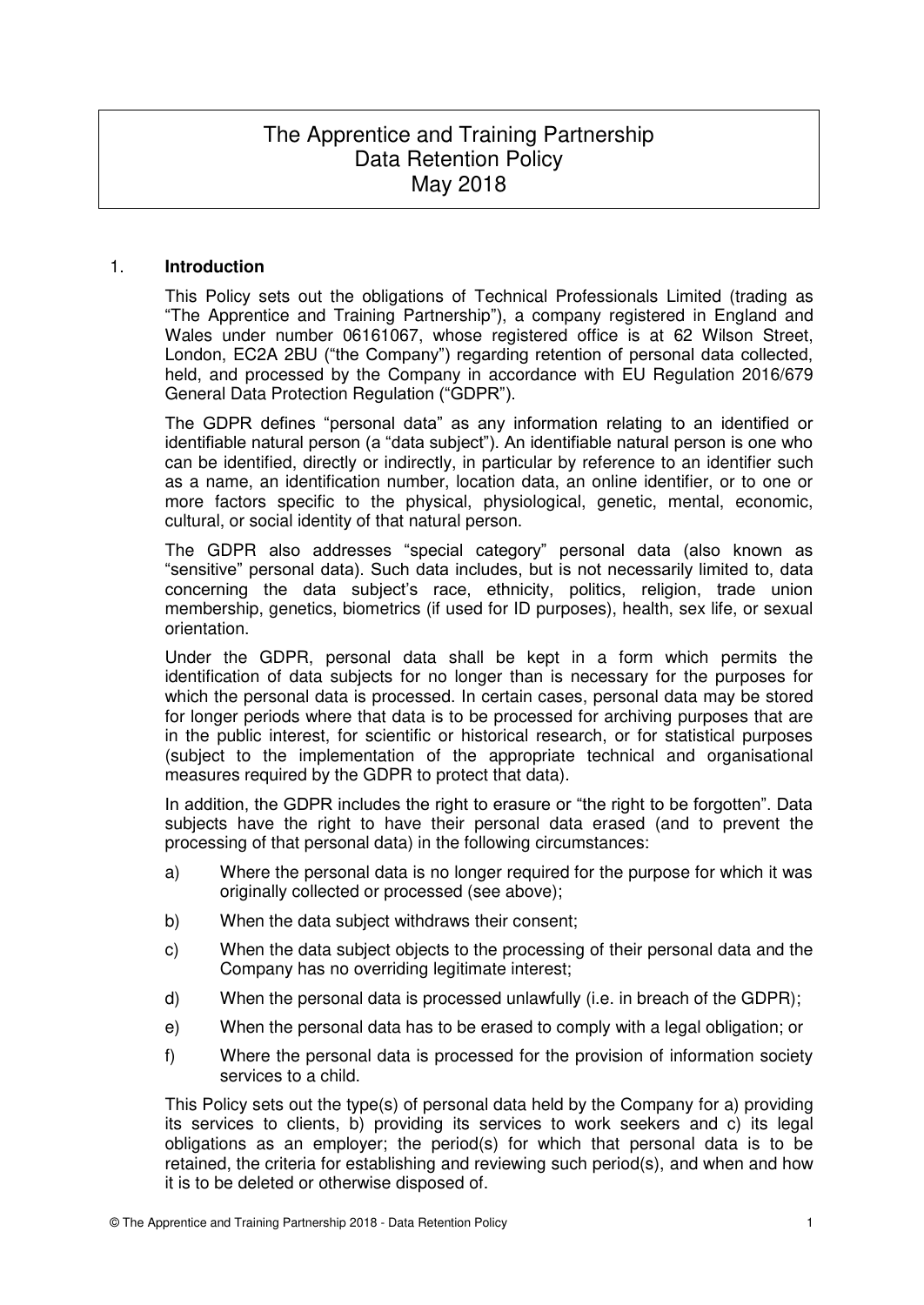For further information on other aspects of data protection and compliance with the GDPR, please refer to the Company's Data Protection Policy.

## 2. **Aims and Objectives**

- 2.1 The primary aim of this Policy is to set out limits for the retention of personal data and to ensure that those limits, as well as further data subject rights to erasure, are complied with. By extension, this Policy aims to ensure that the Company complies fully with its obligations and the rights of data subjects under the GDPR.
- 2.2 In addition to safeguarding the rights of data subjects under the GDPR, by ensuring that excessive amounts of data are not retained by the Company, this Policy also aims to improve the speed and efficiency of managing data.

## 3. **Scope**

- 3.1 This Policy applies to all personal data held by the Company and by thirdparty data processors processing personal data on the Company's behalf.
- 3.2 Personal data, as held by the Company is stored in the following ways and in the following locations:
- a) Third-party servers, operated by the Company's IT service provider and located at that Company's server hosted premises;
- b) Computers permanently located in the Company's premises at its trading office;
- c) Laptop computers and other mobile devices provided by the Company to its employees;
- d) Physical records stored in secured filing cabinets at the Company's trading office;

# 4. **Data Subject Rights and Data Integrity**

All personal data held by the Company is held in accordance with the requirements of the GDPR and data subjects' rights thereunder, as set out in the Company's Data Protection Policy.

- 4.1 Data subjects are kept fully informed of their rights, of what personal data the Company holds about them, how that personal data is used as set out in Parts 12 and 13 of the Company's Data Protection Policy, and how long the Company will hold that personal data.
- 4.2 Data subjects are given control over their personal data held by the Company including the right to have incorrect data rectified, the right to request that their personal data be deleted or otherwise disposed of (notwithstanding the retention periods otherwise set by this Data Retention Policy), the right to restrict the Company's use of their personal data, the right to data portability, and further rights relating to automated decision-making and profiling, as set out in Parts 14 to 20 of the Company's Data Protection Policy.

## 5. **Technical and Organisational Data Security Measures**

5.1 The following technical measures are in place within the Company to protect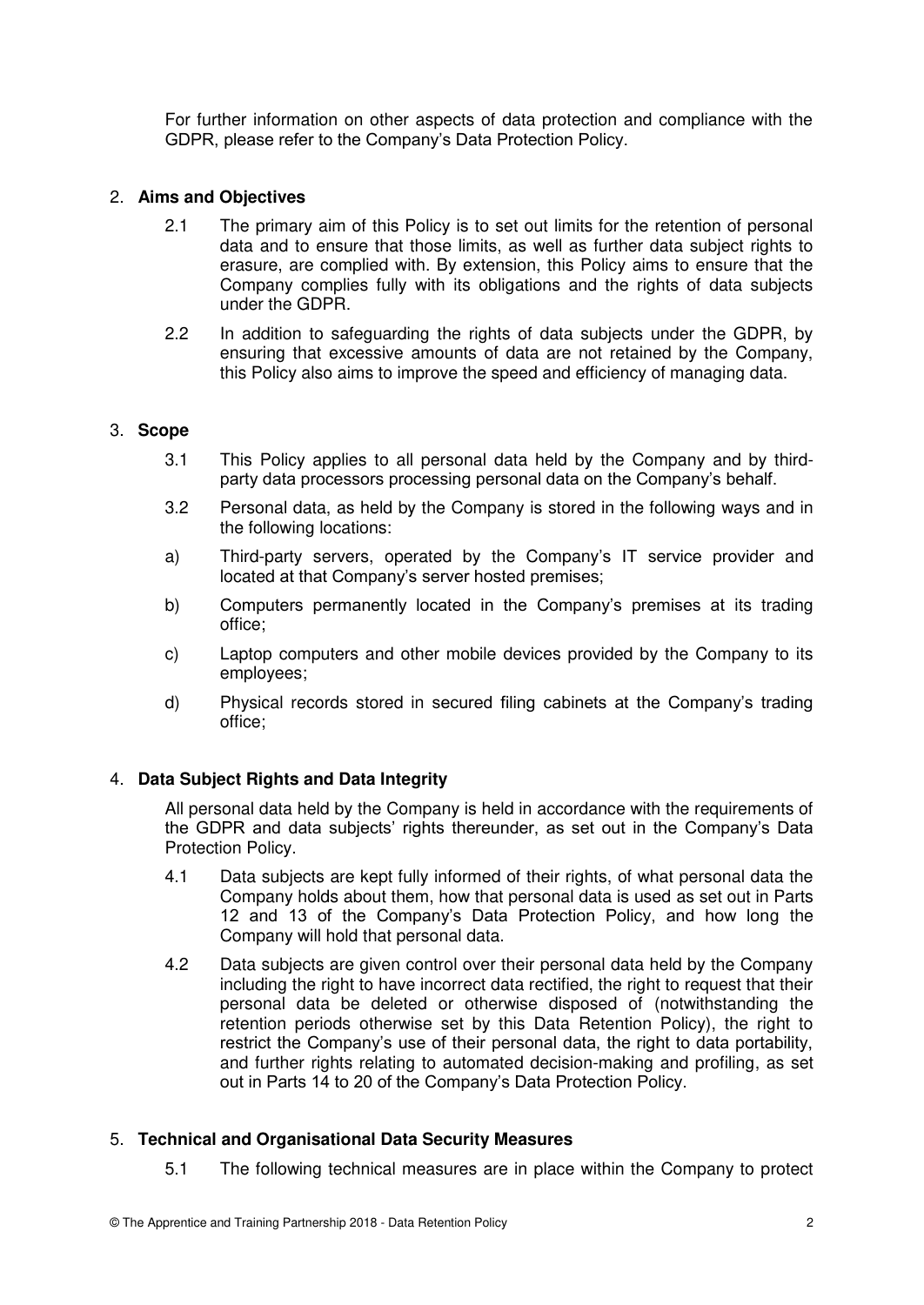the security of personal data. Please refer to Parts 22 to 26 of the Company's Data Protection Policy for further details:

- a) Personal data may only be transmitted over secure networks;
- b) All personal data transferred physically should be transferred in a suitable container marked "confidential";
- c) No personal data may be shared informally or outside of our course of business.
- d) All hardcopies of personal data, along with any electronic copies stored on physical media should be stored securely;
- e) No personal data may be transferred to any employees, agents, contractors, or other parties, whether such parties are working on behalf of the Company or not, without authorisation;
- f) Personal data must be handled with care at all times and should not be left unattended or on view;
- g) Computers used to view personal data must always be locked before being left unattended;
- h) No personal data should be stored on any mobile device, whether such device belongs to the Company or otherwise without the formal written approval of a line manager or Company director and then strictly in accordance with all instructions and limitations described at the time the approval is given, and for no longer than is absolutely necessary;
- i) No personal data should be transferred to any device personally belonging to an employee and personal data may only be transferred to devices belonging to agents, contractors, or other parties working on behalf of the Company where the party in question has agreed to comply fully with the Company's Data Protection Policy and the GDPR;
- j) All personal data stored electronically should be backed up daily with backups stored offsite. All backups should be encrypted;
- k) All electronic copies of personal data should be stored securely using passwords and encryption;
- l) All passwords used to protect personal data should be changed regularly and must be secure;
- m) Under no circumstances should any passwords be written down or shared. If a password is forgotten, it must be reset using the applicable method. IT staff do not have access to passwords;
- n) All software should be kept up-to-date. Security-related updates should be installed as soon as reasonably possible after becoming available;
- o) No software may be installed on any Company-owned computer or device without approval; and
- p) Where personal data held by the Company is used for marketing purposes, it shall be the responsibility of the individual using the data to ensure that the appropriate consent is obtained and that no data subjects have opted out, whether directly or via a third-party service such as the TPS.
- 5.2 The following organisational measures are in place within the Company to protect the security of personal data. Please refer to Part 27 of the Company's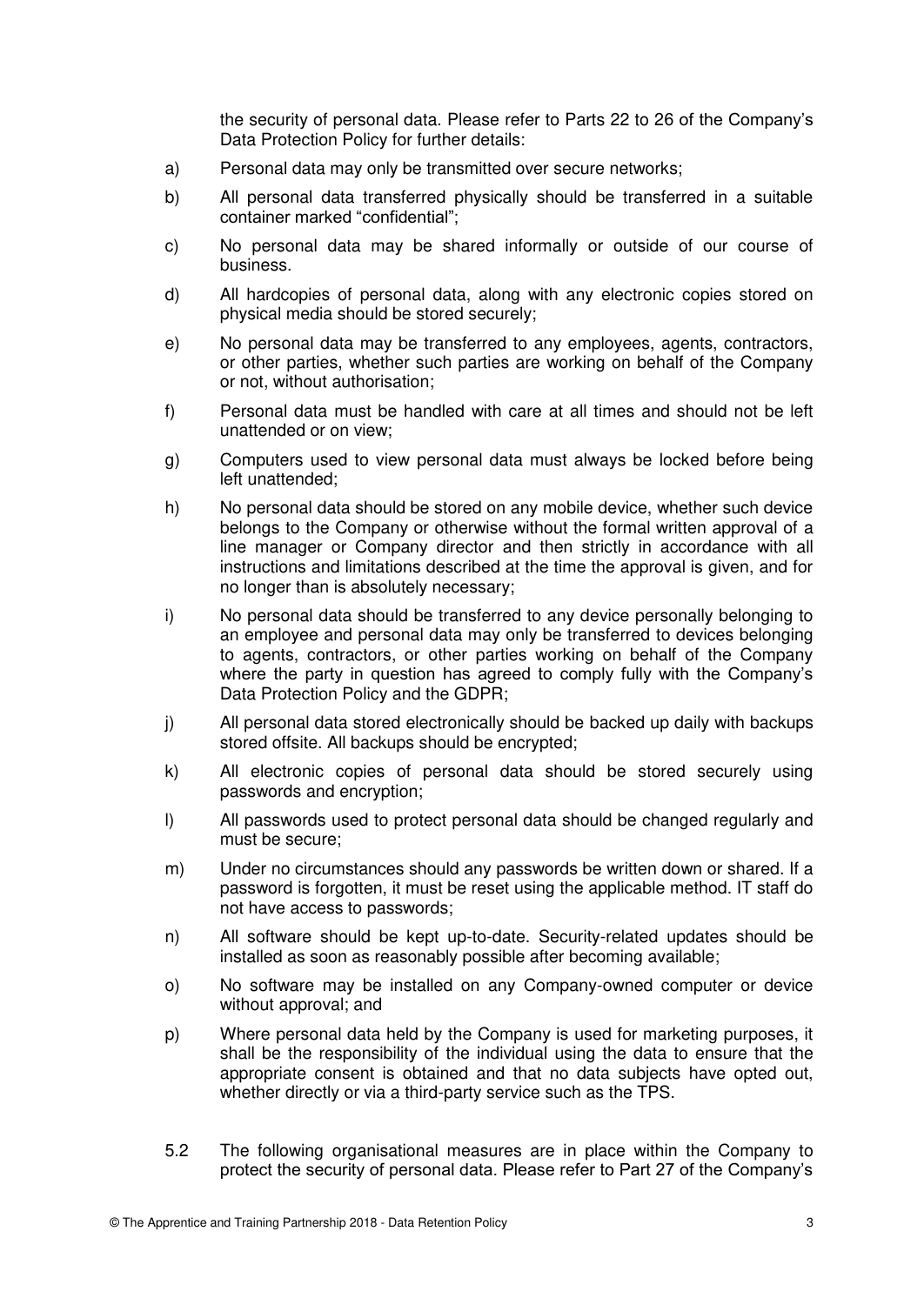Data Protection Policy for further details:

- a) All employees and other parties working on behalf of the Company shall be made fully aware of both their individual responsibilities and the Company's responsibilities under the GDPR and under the Company's Data Protection Policy;
- b) Only employees and other parties working on behalf of the Company that need access to, and use of, personal data in order to perform their work shall have access to personal data held by the Company;
- c) All employees and other parties working on behalf of the Company handling personal data will be appropriately trained to do so;
- d) All employees and other parties working on behalf of the Company handling personal data will be appropriately supervised;
- e) All employees and other parties working on behalf of the Company handling personal data should exercise care and caution when discussing any work relating to personal data at all times;
- f) Methods of collecting, holding, and processing personal data shall be regularly evaluated and reviewed;
- g) The performance of those employees and other parties working on behalf of the Company handling personal data shall be regularly evaluated and reviewed;
- h) All employees and other parties working on behalf of the Company handling personal data will be bound by contract to comply with the GDPR and the Company's Data Protection Policy;
- i) All agents, contractors, or other parties working on behalf of the Company handling personal data must ensure that any and all relevant employees are held to the same conditions as those relevant employees of the Company arising out of the GDPR and the Company's Data Protection Policy;
- j) Where any agent, contractor or other party working on behalf of the Company handling personal data fails in their obligations under the GDPR and/or the Company's Data Protection Policy, that party shall indemnify and hold harmless the Company against any costs, liability, damages, loss, claims or proceedings which may arise out of that failure.

## 6. **Data Disposal**

Upon the expiry of the data retention periods set out below in Part 7 of this Policy, or when a data subject exercises their right to have their personal data erased, personal data shall be deleted, destroyed, or otherwise disposed of as follows:

- 6.1 Personal data stored electronically (including any and all backups thereof) shall be deleted securely using the method employed by the Company's IT service provider;
- 6.2 Special category personal data stored electronically (including any and all backups thereof) shall be deleted securely using the method employed by the Company's IT service provider;
- 6.3 Personal data stored in hardcopy form shall be shredded and recycled;
- 6.4 Special category personal data stored in hardcopy form shall be shredded and recycled.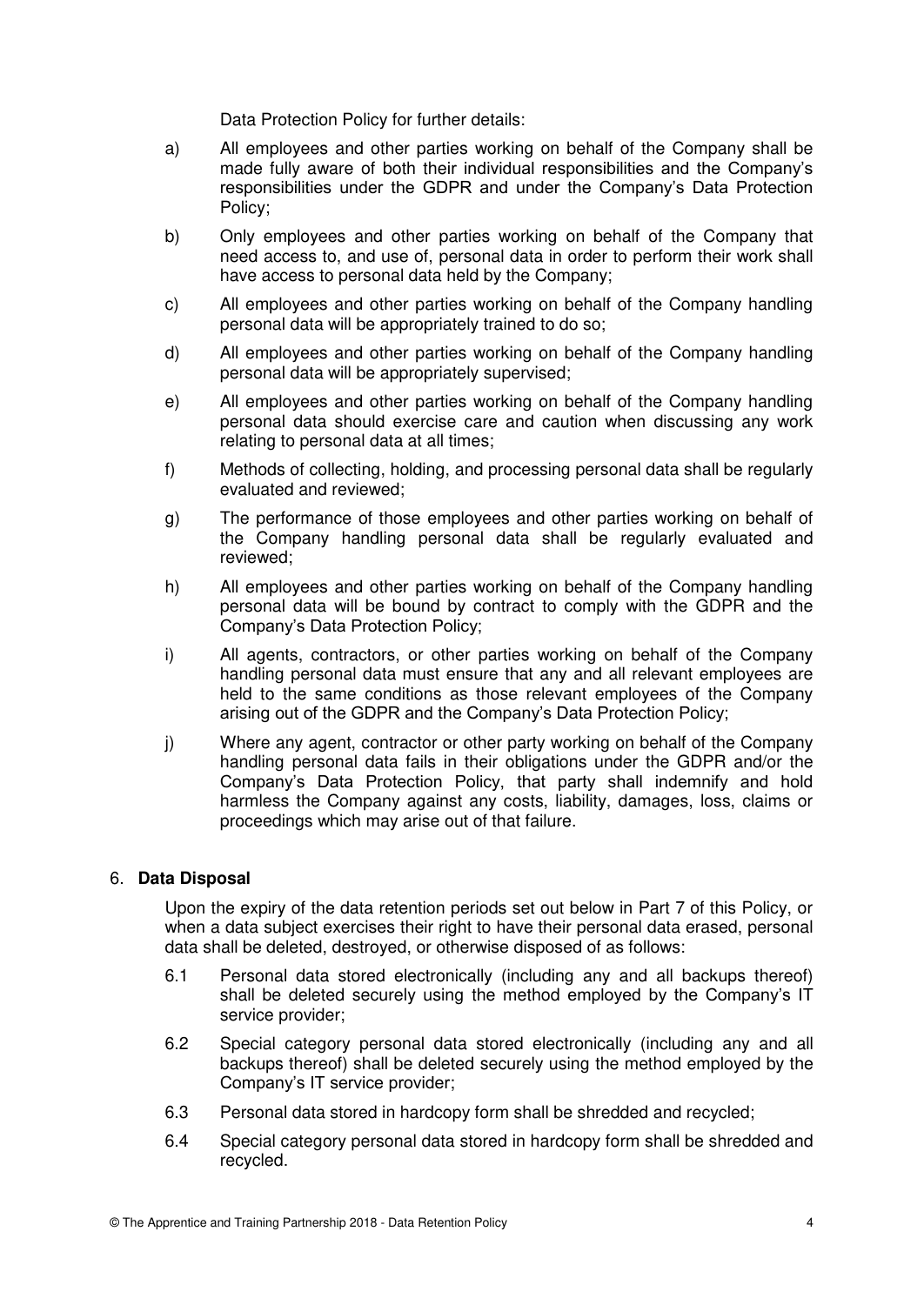#### 7. **Data Retention**

- 7.1 As stated above, and as required by law, the Company shall not retain any personal data for any longer than is necessary in light of the purpose(s) for which that data is collected, held, and processed.
- 7.2 Different types of personal data, used for different purposes, will necessarily be retained for different periods **(**and its retention periodically reviewed), as set out below.
- 7.3 When establishing and/or reviewing retention periods, the following shall be taken into account:
- a) The objectives and requirements of the Company;
- b) The type of personal data in question;
- c) The purpose(s) for which the data in question is collected, held, and processed;
- d) The Company's legal basis for collecting, holding, and processing that data;
- e) The category or categories of data subject to whom the data relates;
- 7.4 If a precise retention period cannot be fixed for a particular type of data, criteria shall be established by which the retention of the data will be determined, thereby ensuring that the data in question, and the retention of that data, can be regularly reviewed against those criteria.
- 7.5 Notwithstanding the following defined retention periods, certain personal data may be deleted or otherwise disposed of prior to the expiry of its defined retention period where a decision is made within the Company to do so (whether in response to a request by a data subject or otherwise).
- 7.6 In limited circumstances, it may also be necessary to retain personal data for longer periods where such retention is for archiving purposes that are in the public interest, for scientific or historical research purposes, or for statistical purposes. All such retention will be subject to the implementation of appropriate technical and organisational measures to protect the rights and freedoms of data subjects, as required by the GDPR.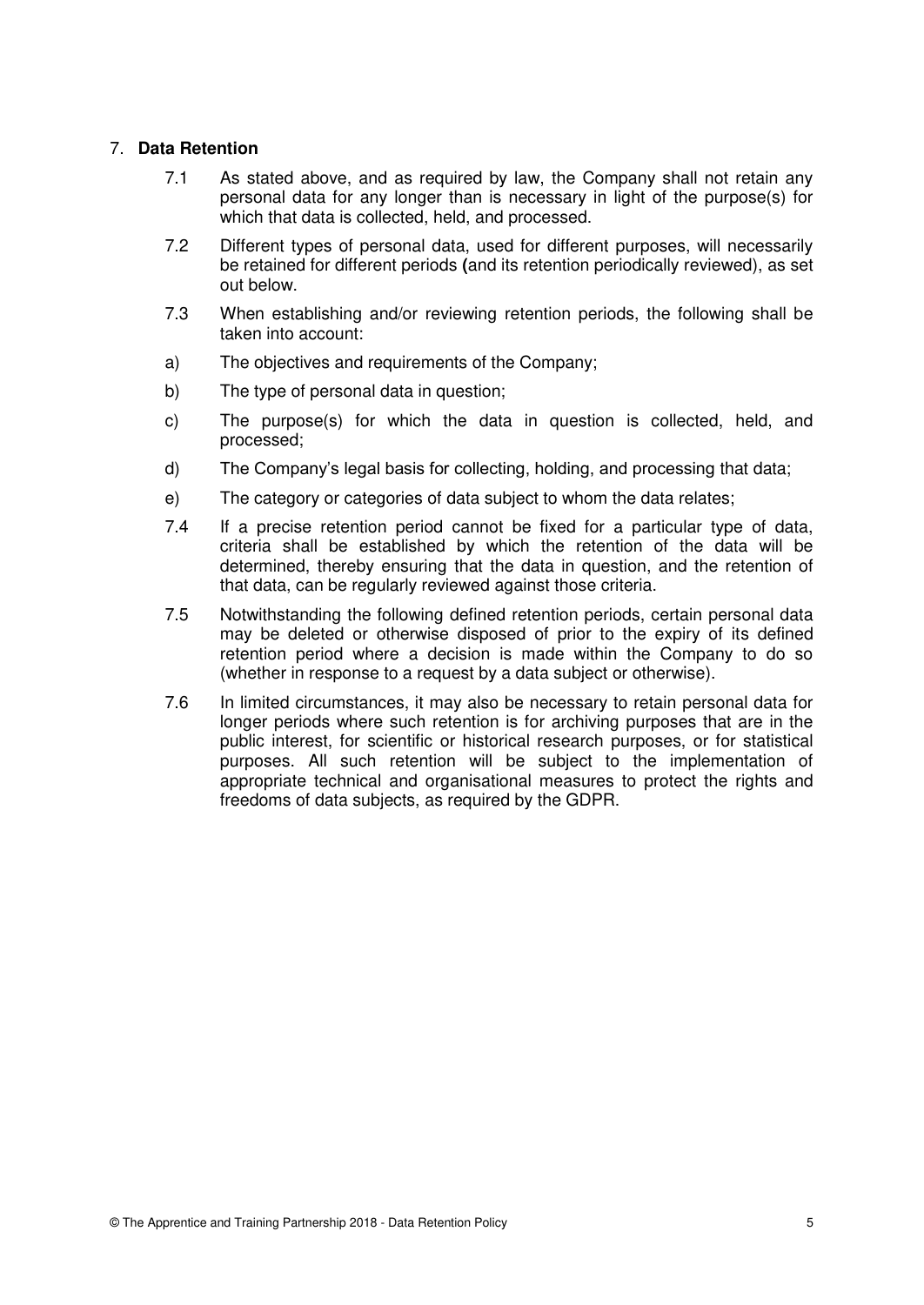| Data Ref.     | <b>Type of Data</b>        | <b>Purpose of Data</b>                                                                                         | <b>Review Period</b> | <b>Retention Period</b><br>or Criteria                                                                                                                   | <b>Comments</b> |
|---------------|----------------------------|----------------------------------------------------------------------------------------------------------------|----------------------|----------------------------------------------------------------------------------------------------------------------------------------------------------|-----------------|
| <b>HRS001</b> | Candidate<br>Personal Data | Providing apprenticeship and<br>work seeking services                                                          | Annual               | For the period of<br>providing services                                                                                                                  |                 |
| <b>HRS002</b> | Client contact<br>Data     | Providing apprentice<br>recruitment and training<br>services or upskill<br>apprenticeship training<br>services | Annual               | For the period<br>which the Client<br>contact<br>undertakes a role<br>within their<br>company that<br>incorporates<br>involvement in<br>hiring processes |                 |
| <b>EMP001</b> | Employee<br>Personal Data  | Employment of data subjects                                                                                    | Annual               | As an employee<br>and in line with<br><b>HMRC</b> statutory<br>record retention<br>limit                                                                 |                 |